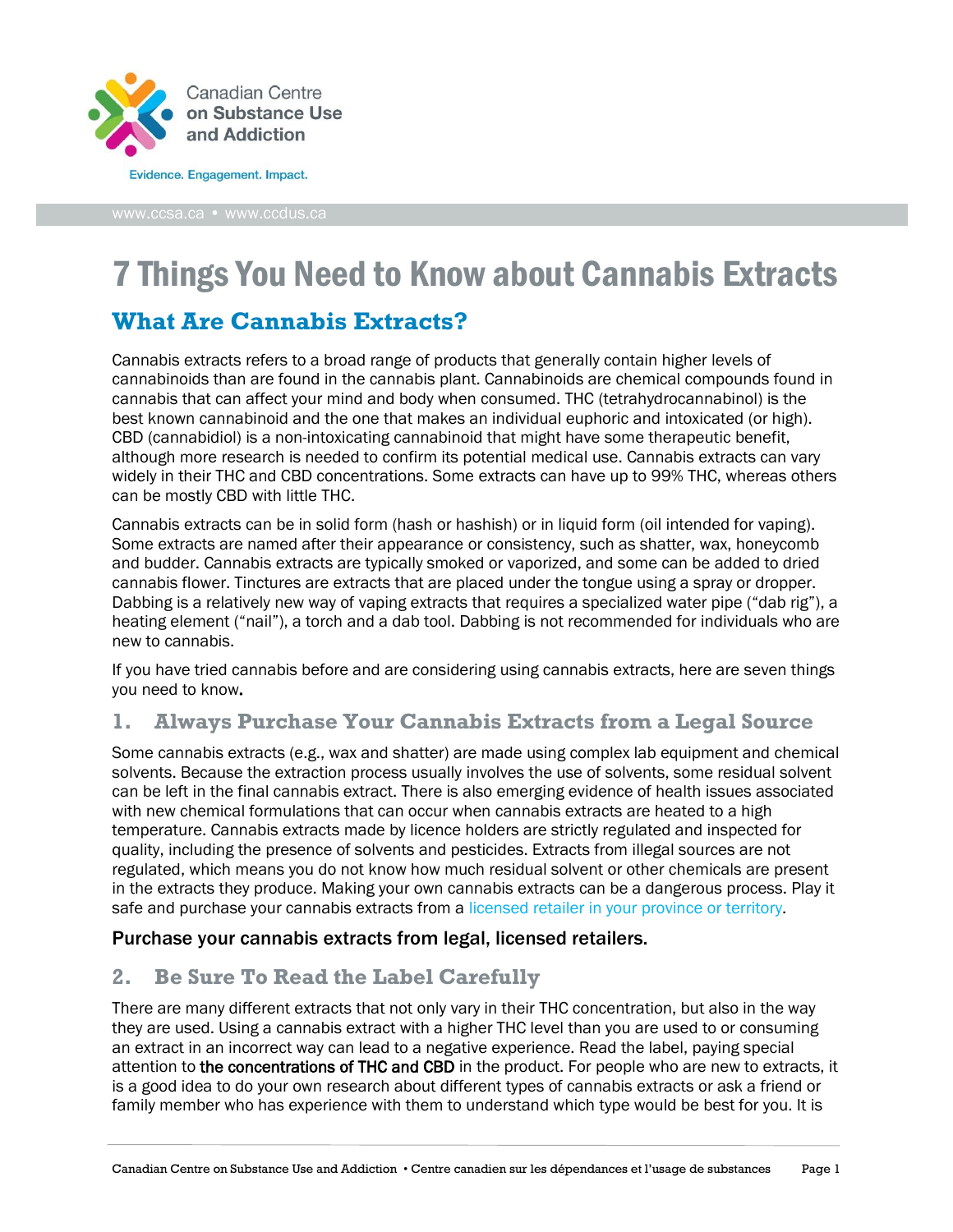

also important to keep in mind that everyone's response to cannabis can differ and it can vary from one time to the next.

#### Read the label carefully for concentration of THC and CBD, and instructions for use.

#### **3. If You Are New to Cannabis, Do Not Dab**

Dabbing is a complicated and risky method for vaping high-strength cannabis extracts, which is not recommended for people who are inexperienced with cannabis. You need to know how to set up a dab rig, how to heat the nail to the right temperature, how much cannabis extract to insert on the nail and how to inhale the vapours. You have to know how to clean and maintain the dab rig. On top of this, the effects of dabbing can kick in quickly and be more intense than smoking dried cannabis. Not knowing what to do can quickly lead to a negative experience. If you choose to try dabbing, you should start with extracts that have lower THC concentrations. Your first few times dabbing should be with a trusted friend or family member who has adequate experience with this method.

#### If you are new to cannabis, stay away from dabbing.

## **4. The Effects of Consuming High-Strength Cannabis Extracts Can Be Intense and Felt Quickly**

Cannabis extracts can have high levels of THC, up to 99%. Compare that to the 10–25% THC typically found in dried cannabis buds. In other words, high-strength cannabis extracts can lead to intense intoxication quickly. They can also increase your risk of over-intoxication, symptoms of which include severe anxiety, vomiting and symptoms of psychosis (paranoia). So take precautions. If you are vaping, take one puff and wait five minutes to see what happens before taking another. If you are dabbing, start with a small amount (the size of a grain of rice) and wait at least 10 minutes before doing more. If you are new to cannabis, it is recommended that you avoid high-strength cannabis extracts. Instead, start with a one or two puffs of a vape with 100 mg/g (10%) or less of THC. If it is a cannabis extract that you eat (a capsule), start with no more than 2.5 mg of THC and wait at least four hours before consuming more. Again, it is best that your first few times using cannabis extracts be with trusted friends or family members who have experience with them. If you or someone you know has consumed too much cannabis and is not feeling well, contact your local poison centre or seek medical attention. When consuming high-strength cannabis extracts, take it easy and start low.

## **5. Cannabis Extracts Containing High THC Content Can Increase Your Tolerance and Lead to Dependence**

Daily or near-daily use of high-strength cannabis extracts, such as wax, shatter and budder, can increase your tolerance to THC. Increased tolerance means that **lower-strength cannabis products** will no longer have as much effect on you*.* It will take more cannabis to get the same high. Using high-strength cannabis extracts can also lead to **dependence**, such as frequent cravings and withdrawal. Over time, you could develop an addiction to cannabis, also known as cannabis use disorder. You can lower your risks of these conditions by using lower-strength cannabis extracts and consuming stronger extracts in smaller quantities and less frequently. Lower-strength cannabis products are those with less than 2.5 mg THC for those that are ingested and 100 mg/g (10%) of THC or less for products to be inhaled.

#### Limit your use of high-THC cannabis extracts.